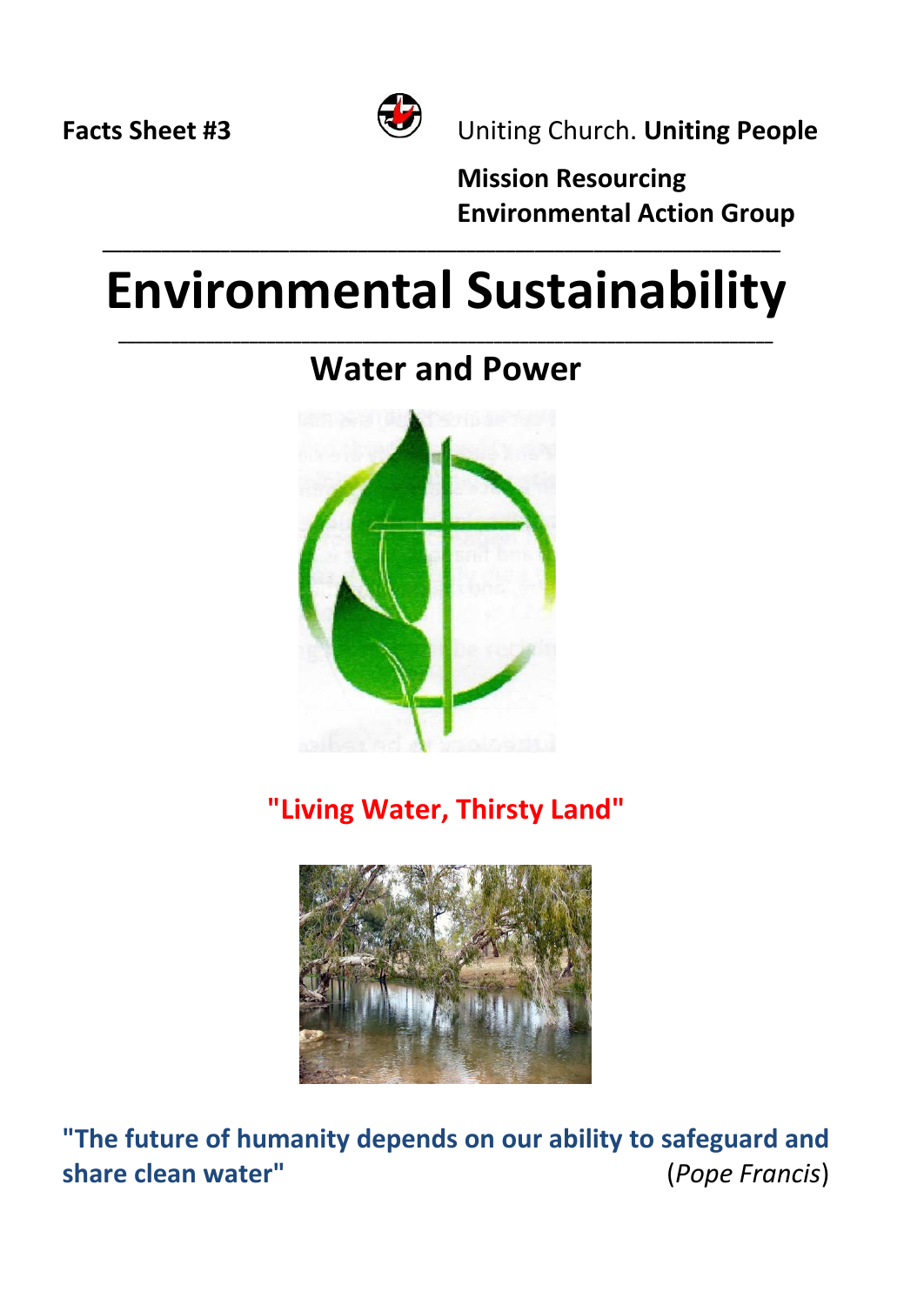## **Water is precious for life**

"*Sister water who is useful, humble, precious and pure*" (St Francis of Assisi)

Water is a finite commodity – we need to care for it.

Water is used in many rituals of blessing and cleansing in the Christian tradition.

Some water is used for rituals; but even more water is used for maintenance. It may be useful to re-examine the amount of water used or poured down the drain.

## **A Biblical basis**

**For I will pour water on the thirsty land, and streams on the dry ground…..**

(Isaiah 44:3)

**You show your care of the land by sending rain, you make it rich and fertile. You fill the streams with water, ……….. you send abundant rain on the ploughed fields and soak them with water; you soften the soil with showers and cause the young plants to grow.** 

(Psalm 65:9-10)

**They will be like a tree planted by the water that sends out its roots by the stream. It does not fear when heat comes; its leaves are always green. It has no worries in a year of drought and never fails to bear fruit.** 

**(**Jeremiah 17:8-10)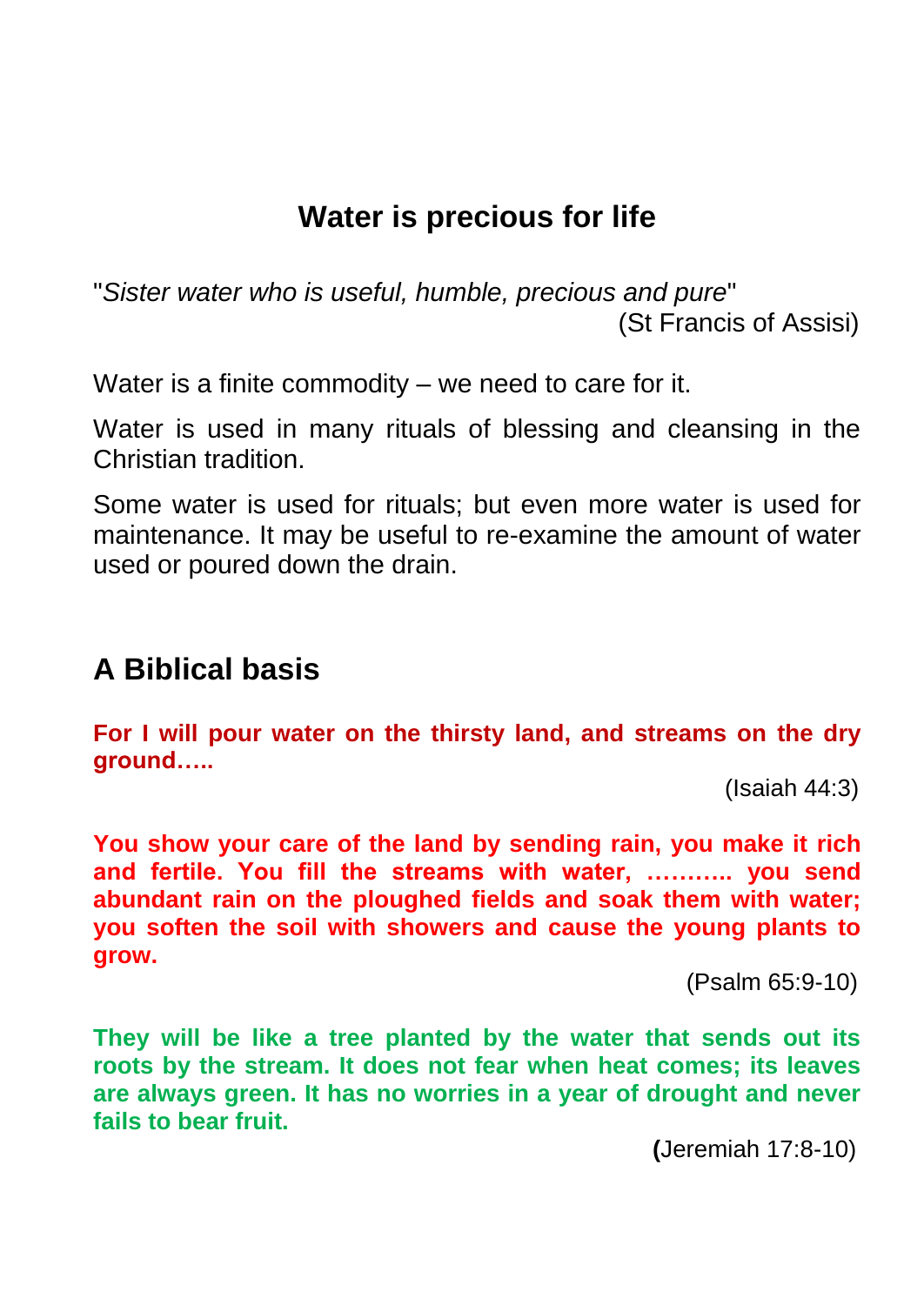# **Water Conservation around the churches**

#### *Make a pilgrimage to Living Water – Participate in a prayerful pilgrimage to a local water source…*

#### **Reducing water consumption outside your church**

- Turn lawns into native gardens or plant perennial shrubs only water after sunset
- Spread mulch on flower beds to reduce evaporation
- Install tanks to collect rainwater for gardens and toilets

#### **Reducing water consumption inside your church**

- Make your church into a "Bottled Water Free Zone"
- Serve pitchers of water (from the tap) with reusable glasses during meetings and gatherings *– improve the taste with slice of lemon or cucumber in the pitcher*
- Consider selling re-usable water bottles as fund raiser
- Put little coloured posters (*drawn by children*) in washrooms to encourage people to reduce their water consumption
- Repair leaky faucets. *A single drop every second wastes 25L of drinking water in a day and 750 L in a month*!
- Install urinals that are hand operated and avoid rinsing cycle systems